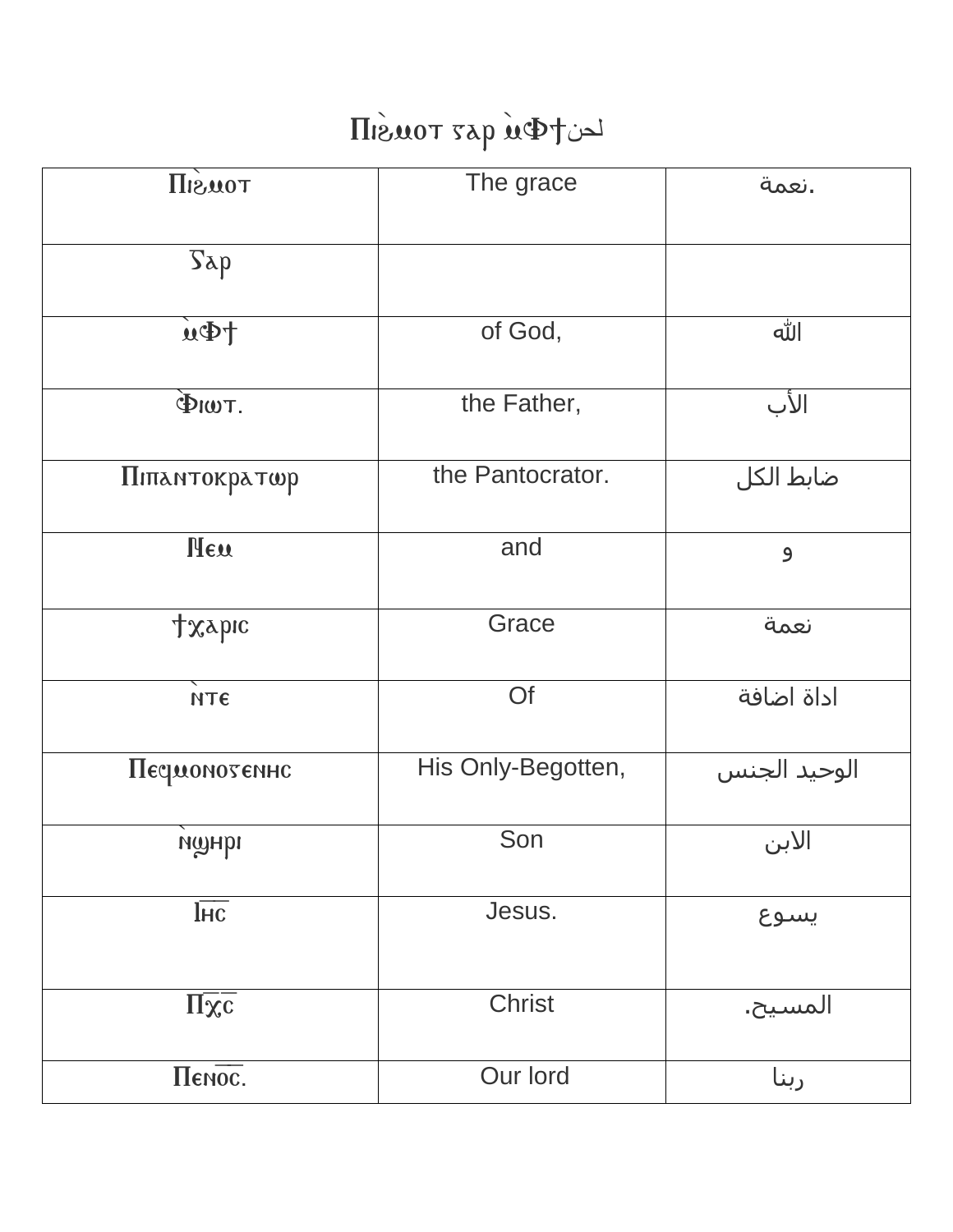| <b>Heu</b>          | And                   |                                  |
|---------------------|-----------------------|----------------------------------|
|                     |                       | $\mathbf{9}$                     |
|                     |                       |                                  |
| <b>TROINWNIA</b>    | the communion         | شرکه                             |
| NEU.                | and                   | 9                                |
| tampés              | gift                  | عطية                             |
| ÙТE                 | <b>of</b>             | اداة اضافة                       |
| <b>Π</b> ΙΠΝΕΥΜΑ    | the Spirit            | الروح                            |
| $\epsilon$ or       | <b>Holy</b>           | القدس.                           |
| мпаракантон         | the Paraclete.        | <mark>َ المعزي</mark><br>تحل علي |
| Erei eshpi exen     | Be upon               |                                  |
|                     |                       |                                  |
| ТАФЕ                | the head              | راس                              |
|                     |                       |                                  |
| MITIMAKAPIOC        | honored               | الطوباوي                         |
| <b>TWIN</b>         | father                | أبينا                            |
|                     |                       |                                  |
| <b>ΕΤΤλΙΗΟΥΤ</b>    | honored               | المكرم                           |
| нархн єретс         | , the high priest,    | <mark>رئيس الكهنة</mark>         |
| ΠλΠλ                | Pope                  | البابا                           |
| $\Delta \text{BBA}$ | Abba                  | أنبا                             |
| TawaApoc            | (Tawadros).           | (تواضروس).                       |
| Ф† нте тфе          | May the God of heaven | إله السماء                       |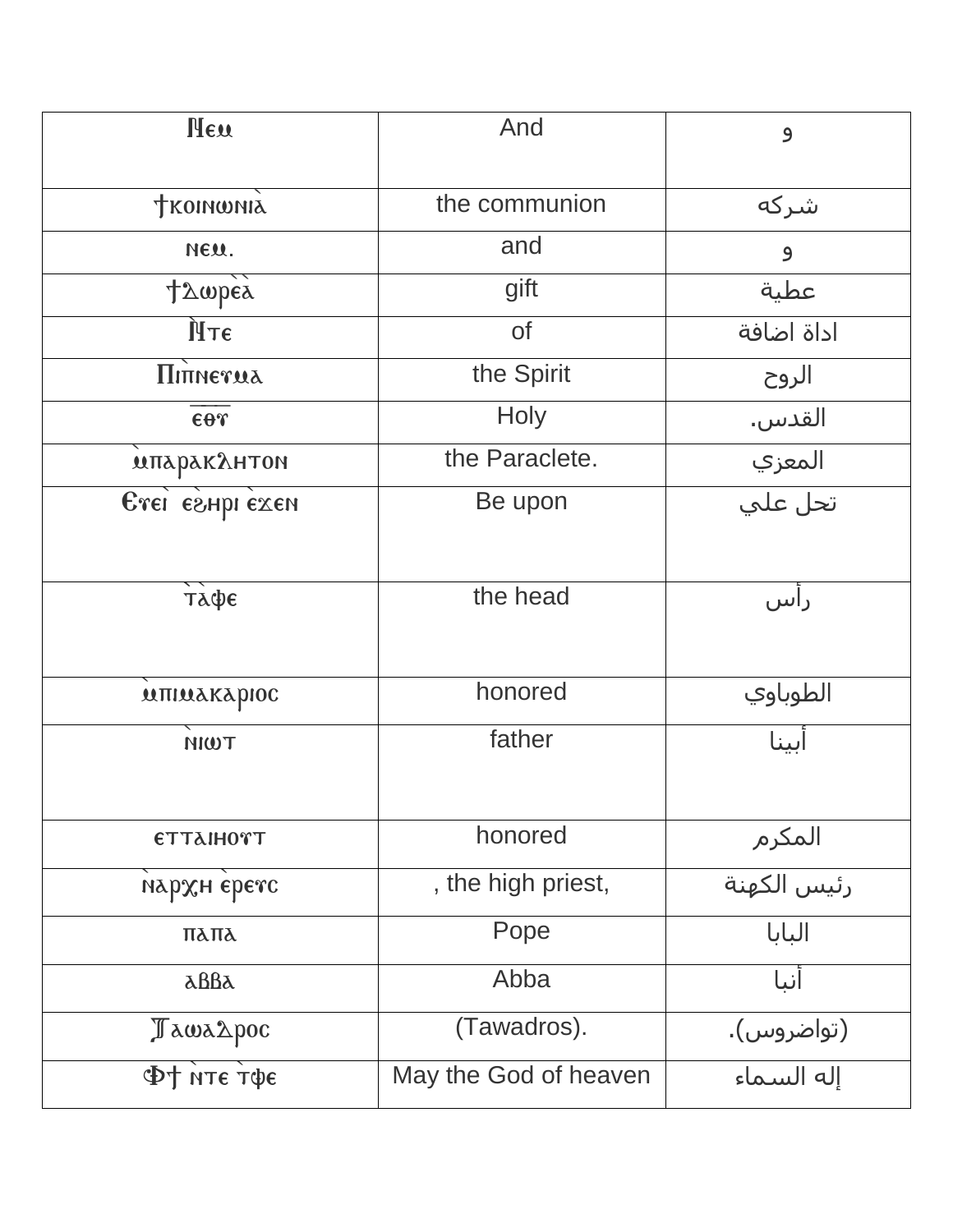| εφετλαροφ                                          | confirm him         | يثبته              |
|----------------------------------------------------|---------------------|--------------------|
| MEXIS                                              | on                  | علي                |
| песреромос                                         | his throne          | كرسيه              |
| WHUNASH                                            | for many            | عديدة              |
| промпі                                             | years               | سنين               |
| тонопае мэи                                        | and times.          | وأزمنة.            |
| неприником.                                        | peaceful            | سالمة              |
| <b>МТестоевю</b>                                   | May He humiliate    | ويخضع              |
| риестая                                            | <b>His enemies</b>  | أعداءه             |
| THPOT                                              | all                 | جميعا              |
| САПЕСНТ.                                           | under               | تحت.               |
| <b>мнесралата</b>                                  | his feet            | قدميه              |
| ихмует                                             | quickly.            | سريعا              |
| Saw                                                | Pray                | اطلب               |
| $\epsilon \overline{\Pi} \chi \overline{\text{c}}$ | to Christ           | من المسيح          |
| егрні ехми                                         | on our behalf       | عنا                |
| итестха евох:                                      | that He may forgive | ليغفر              |
| ПАИ                                                | <b>US</b>           | لنا                |
| <b>NENNOBI</b>                                     | our sins            | خطايانا            |
| бeн                                                | in.                 | $\dot{\mathbf{u}}$ |